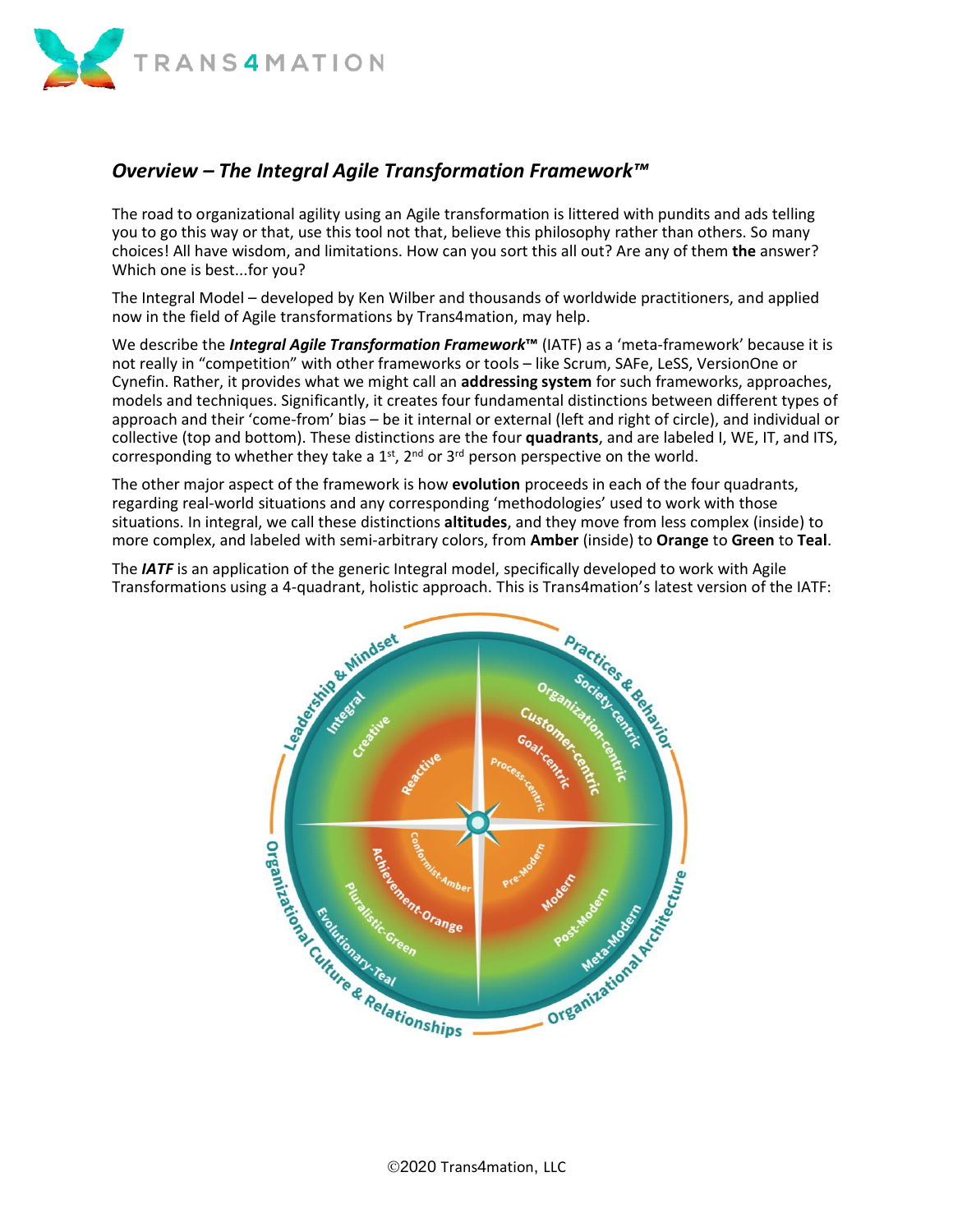The four quadrants – applied specifically to Agile organizational transformations – are characterized as follows:

- **Leadership & Mindset** An organizational transformation can only be led, not delegated. Leadership is not simply a matter of choosing strategy or deciding on metrics, it is a supremely human activity, highly reliant on emotional intelligence, caring for people, having a vision, and acting with integrity. In our application, we refer to Leadership not only as an organization's formal leaders, but the leadership the lies within each of us. The I quadrant focus is **beliefs**, **values**, and **intentions**.
- **Practices & Behavior** Implementing Agile is typically done through enacting certain practices to create products in a highly collaborative and customer-centric manner, that elevates value creation over schedule compliance. Relevant practices range from those for product innovation, to facilitating collaboration and spanning boundaries, to operating as a team. The IT quadrant focus is **skills**, **competencies**, and **performance**.
- **Organizational Culture & Relationships** Culture has been described as 'the way we get things done around here in order to succeed;' or by analogy: what **personality** is to an individual, **culture** is to an organization. Culture is sort of the sum total of how we think about and act upon the world, together, as an organizational entity. Culture has systemic and emergent properties, and acts as a kind of 'force field' on the actions and thinking of individual agents in the system. In addition to culture, we also focus on the nature of relationships within the system, from dyads up to teams to departments to the whole organization, since relationships are how things get done in organizations. The WE quadrant focus is **mental models**, **shared values**, **relationship health**, and **common vision**.
- **Organizational Architecture** By organizational architecture we mean the combination of things that have tangible presence, like business and reporting structures, org charts, policies, systems of all kinds (from IT to performance management to staffing and recruiting), governance, legal entities, etc. Org architecture determines workflow and the ability of products (and value) to flow from teams to customers. The ITS quadrant focus is **systems**, **structures**, **value flow** and **adaptability**.

The altitudes within each quadrant reveal how development happens in that area of organizational life, from less complex (Amber) to more complex (Teal). To be precise, in the IATF we are choosing certain relevant **developmental lines** to track as important to characterizing the whole quadrant for the sake of organizational transformation. Evolution within each quadrant is Illustrated below:

**Leadership & Mindset** – The developmental line in the I quadrant is an amalgam most closely represented by Robert Kegan's *Orders of Consciousness*, or the related term, **meaning making**, how we make sense of the world. Kegan's research shows people developing from *Socialized Mind* to Self*authoring* to *Integral*. Basically, a person centered in socialized mind is defined by the values and perspectives of their social group; a person with self-authoring mind has their own philosophy of life and makes decisions from their own internal principles; Integral mind realizes any system of thought is limited, including its own, opening them to their 'shadow' and other's perspectives in a new, more mature way.

The labels used in the IATF are those of *[The Leadership Circle](http://www.theleadershipcircle.com/)*, Reactive (socialized), Creative (selfauthoring), and Integral (self-transforming). The Reactive is negatively correlated with **leadership effectiveness** (-.61), whereas the Creative is strongly positively correlated with leadership effectiveness (.93). Most leaders are firmly in the Reactive (Amber-Orange), or moving from the Reactive to the Creative (Orange to early Green). Agile practices and mindsets are firmly in the Green-Teal range, so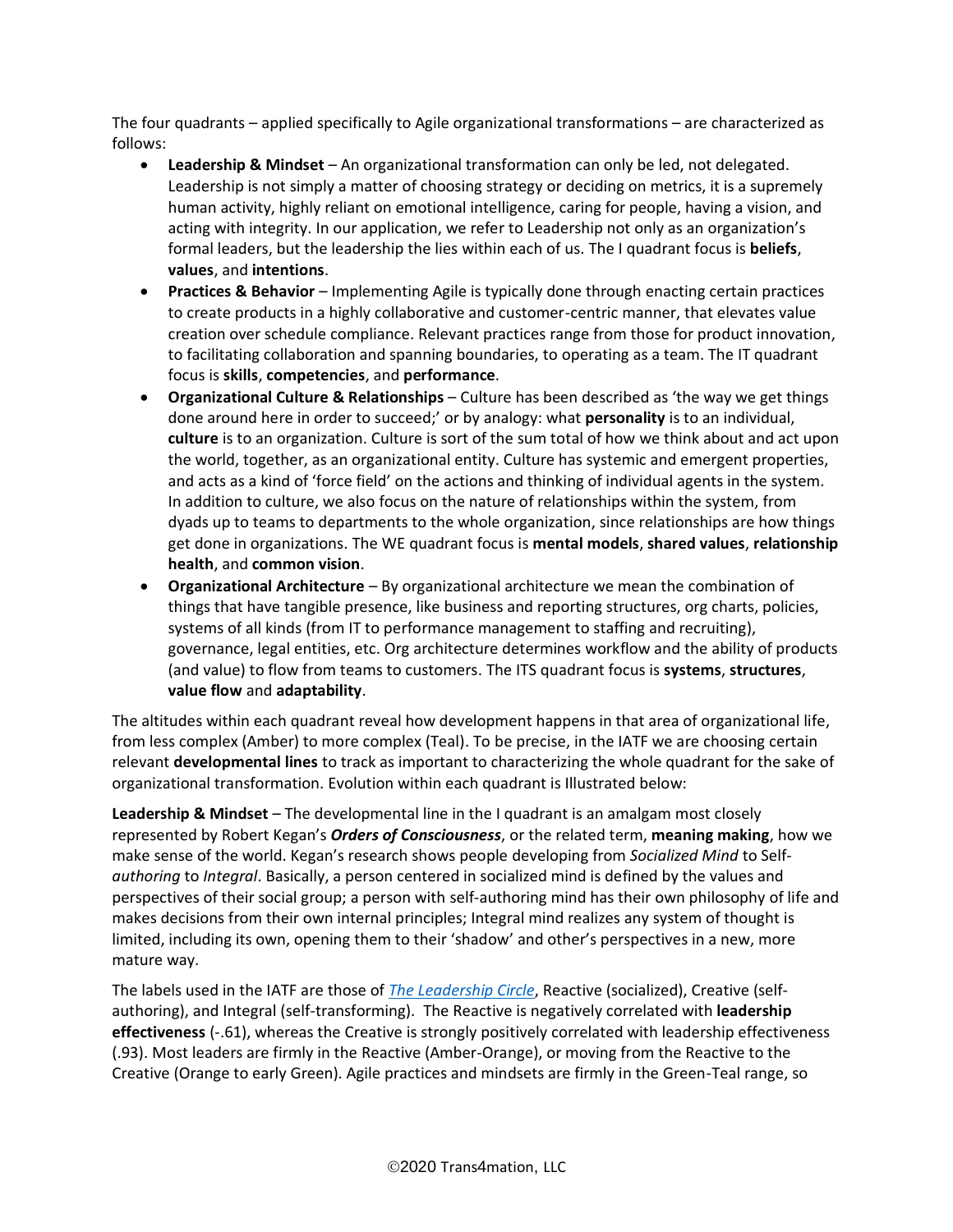there is a mismatch between implementing an Agile process and most leader's ability to fully support such practices.

**Practices & Behavior** – The line represented in the IT quadrant is most associated with the complexity of product innovation practices and thinking. Here the work of *Design United* and their *[Advanced Design](https://www.4tu.nl/du/en/)  [Methods](https://www.4tu.nl/du/en/)* provides guidance. *Process-centric* innovation (Amber) implies a 'push' process where the expertise of the product designer overrides the needs or wants of the customer/user. *Goal-centric* (Orange) implies an innovation process that focuses on revenue and market share goals, and some consideration of customer needs to the extent it enhances buying behaviors. *Customer-centric* (early Green) is now more fully Agile, where the product development process has the customer in the middle of things (Product Owner, Lean Startup, etc.); at the high-end, this can include good collaboration with the product team, but decisions are still made by the customer. Organization-centric (late Green/early Teal) explicitly includes all voices in the system as part of the innovation process, with the organization's brand being the guiding principle for product decisions: is this product consistent with our values, our purpose, and the relationship we want to have with our customers? It naturally includes the customer's voice being fully present, but not necessarily the final decider. The last level shown is *society-centric* (Teal), where product innovation is done for the good of **all stakeholders** (win-win-win), including the societal context (e.g., the so-called triple bottom line: people, planet and profits).

Boundary-spanning practices (and [boundary spanning leadership\)](https://solutions.ccl.org/Boundary_Spanning_Leadership_Six_Practices_for_Solving_Problems_Driving_Innovation_and_Transforming_Organizations) – as articulated by the Center for Creative Leadership – are typically needed for reaching the higher levels of product innovation (organization- and society-centric). Of note, Lean Startup, as commonly practiced, is primarily a customer-centric mindset, but could be extended to organization-centric with a shift in focus.

**Organizational Culture & Relationships** – The developmental focus in the WE quadrant could be termed 'cultural complexity', especially as seen in the prevalent *value memes* at each altitude, as originally articulated by Clare Graves. We use Frederic Laloux' labels from *[Reinventing Organizations,](http://www.reinventingorganizations.com/)* since that research solely concerned organizations<sup>1</sup>.

*Traditional-Amber* represents a pre-modern world view of absolute truth, dogmatic beliefs, and an inviolable hierarchy; it is also the culture of honor, obedience, and service in the name of duty (though not truly servant-leadership). Amber is process-focused ("there's a right way to do things"), seeks order, control and predictability; follows the chain of command and has formal job titles. It believes workers need direction, so planning happens at the top, execution at the bottom. Amber strongly identifies with their role, and values social belonging over self-expression. Amber is expressed in most military forces, many government bureaucracies, the Catholic church, and any 'fundamentalist' organization.

*Achievement-Orange* likes the scientific method, effectiveness and efficiency. In this view, the organization is a machine and management is like engineering. Achievement-Orange invented innovation, accountability and meritocracy; it trusts rationality and is suspicious of emotions. Management exercises control by setting goals, relinquishing some control over **how** things are done. Yearly budgeting, KPIs, balanced scorecards, performance appraisals, bonuses and stock options are all Orange innovations. It must value individual freedom to have the ability to pursue one's own goals.

*Pluralistic Green* prefers bottoms-up processes, strives for consensus, and takes a servant leadership approach; it therefore may have a hard time getting started or past deadlocks due to wanting to hear from everyone. It values corporate social responsibility and stakeholders, including employees,

<sup>&</sup>lt;sup>1</sup> The colors used in the IATF are those defined by the Integral community, adapted loosely from Spiral Dynamics, to be more neutral and apply across all four quadrants. In Integral, Amber = Blue and Teal = Yellow in Spiral Dynamics.